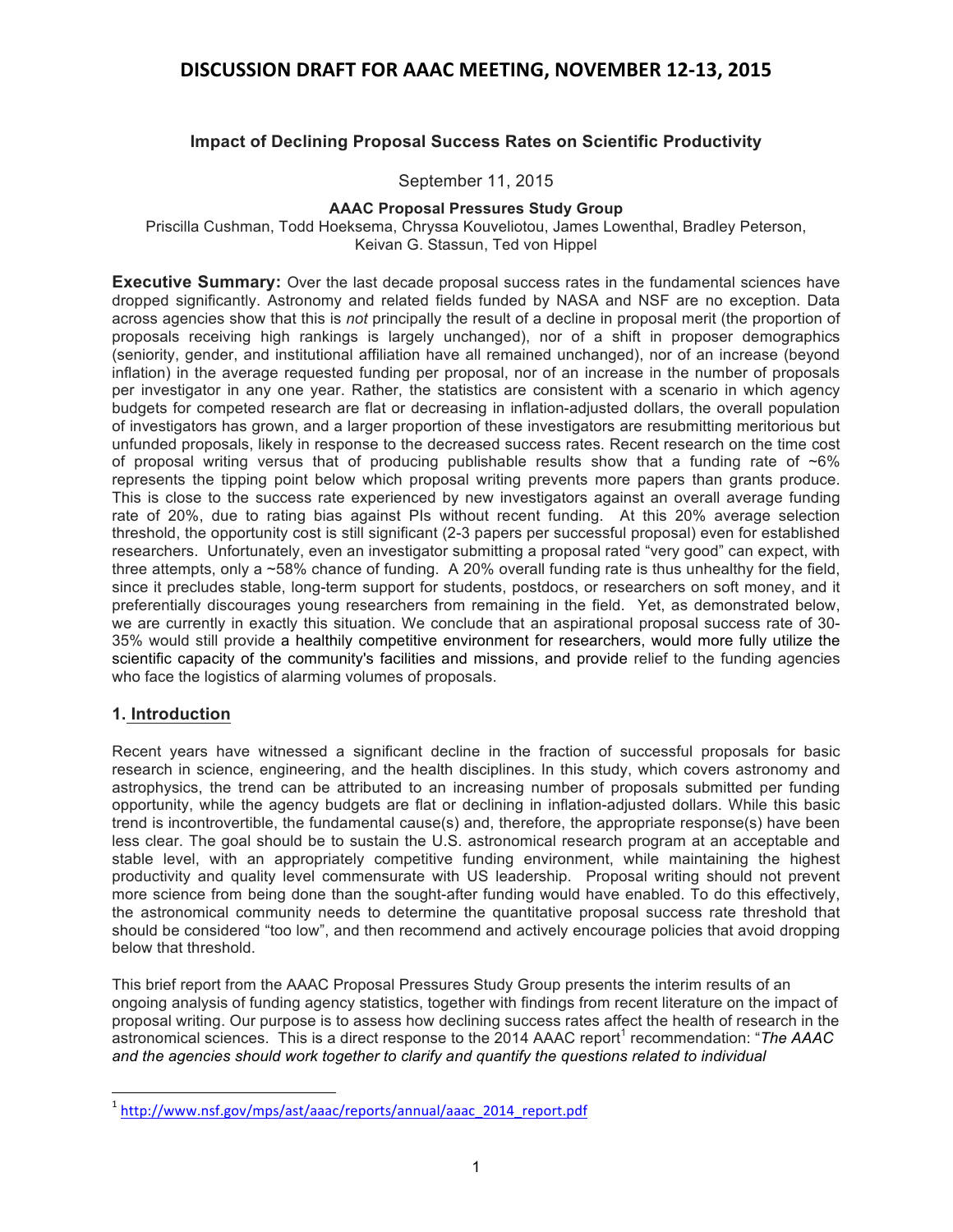*investigator grants and mid-scale programs raised in this report. Other groups such as the American Astronomical Society and the National Research Council's Committee on Astronomy and Astrophysics should be involved as appropriate. The goal should be a clearer factual base on which to assess the health of the current individual investigator grants programs and make recommendations for future improvements."* The 2015 AAAC report<sup>2</sup> included preliminary findings from the newly formed study group, many of which are included here. In this short report, we also put the effect of falling success rates in context, by examining results from "A Survey Analysis of Grant Writing Costs and Benefits." 3

### **2. Proposal success rates and demographic trends**

The data clearly indicate that the number of proposals submitted to NASA and NSF for individual investigator and mid-scale grants in astronomy and astrophysics, planetary sciences, and heliophysics is increasing faster than the available funding, causing a corresponding drop in success rate. The data show that the PIs submitting these proposals have remained a stable demographic entity in terms of race, gender, number of years since PhD, type of institution, and number of proposals submitted per opportunity. However, as discussed below, the data do indicate that proposers are now more likely to resubmit their meritorious but unfunded proposals. The data therefore suggest that researchers consequently spend more time re-submitting their proposals, often to no avail. We consider the impact on scientific productivity in Section 3.

### *2.1 Funding in NSF and NASA*

<u> 1989 - Johann Stein, markin film yn y breninn y breninn y breninn y breninn y breninn y breninn y breninn y b</u>

The NSF Division of Astronomical Sciences (NSF/AST) allocated \$43.7M to its Astronomy and Astrophysics Grant (AAG) program in FY2014, about 17.5% of its total division budget of \$239M. This fraction has held relatively stable over the last 10 years. Also stable is the relative breakdown of labor (50% of AAG grant allocations) vs. travel, overhead, and equipment. While budgets doubled during the 1990s, funds have just barely kept up with inflation on average over the last decade, and are expected to shrink over the next 5 years as NSF takes on operations costs for new facilities (e.g. DKIST+LSST) coming online. On the other hand, the number of AAG grant requests to NSF/AST has risen from 238 in 1990 to 732 in 2014, with most of the increase in the last decade. As a result, the grant success rate has fallen from 50% in 1990 to close to 15% currently. The data from the last decade are shown in Figure 1. Note that in the absence of any portfolio readjustment, and assuming current proposal submission trends and a budget that continues to be flat, the proposal success rate is projected to drop to  $\sim$ 10% in FY19. NSF/AST is presently moving forward rapidly to divest those optical and radio telescopes recommended by the Portfolio Review to prevent this scenario. If divestment proceeds as recommended by the Portfolio Review Committee, if the budget continues to be flat, and if modest trimming of proposal budgets is maintained at the levels practiced by NSF/AST in recent years, then success rates can be stabilized at no better than ~15%. Note that the NSF/AST funding rate was indeed a much healthier 30-35% in the early 2000's, such that investigators submitting strong (VG to E) proposals could expect a manageable risk of ~30% of no funding after three attempts as shown in section 2.

Another example within NSF is the Particle Astrophysics program in the Division of Physics, a much smaller program that studies astronomy and astrophysics with particles: cosmic rays, high-energy photons, neutrinos, and dark matter particles. Over the past decade, their budget has been a steady percentage of the Physics budget, around 7%. While the program is small compared to NSF/AST, a similar story emerges. From 2005 to 2014 the number of proposals more than doubled (from 30 to 70), whereas funding increased by about 34% in the same period. The average success rate from 2005 to 2007 was 45%, while from 2012 to 2014 the success rate had decreased to 39%.

Over the last decade, the budget for NASA Astrophysics Research Opportunities in Space and Earth Sciences programs (APRA, ADAP, ATP, XRP, WPS) has risen slowly from \$71M to \$80M, while the number of submitted proposals has increased much more rapidly, from around 500 in FY04 to around 800 in FY15. With some fluctuations, the number of selected proposals and the funding levels for selected proposals have remained approximately constant, so the success rate for proposals has

<sup>2</sup> http://www.nsf.gov/mps/ast/aaac/reports/annual/aaac\_2015\_report.pdf

<sup>&</sup>lt;sup>3</sup> von Hippel and von Hippel (2015): http://journals.plos.org/plosone/article?id=10.1371/journal.pone.0118494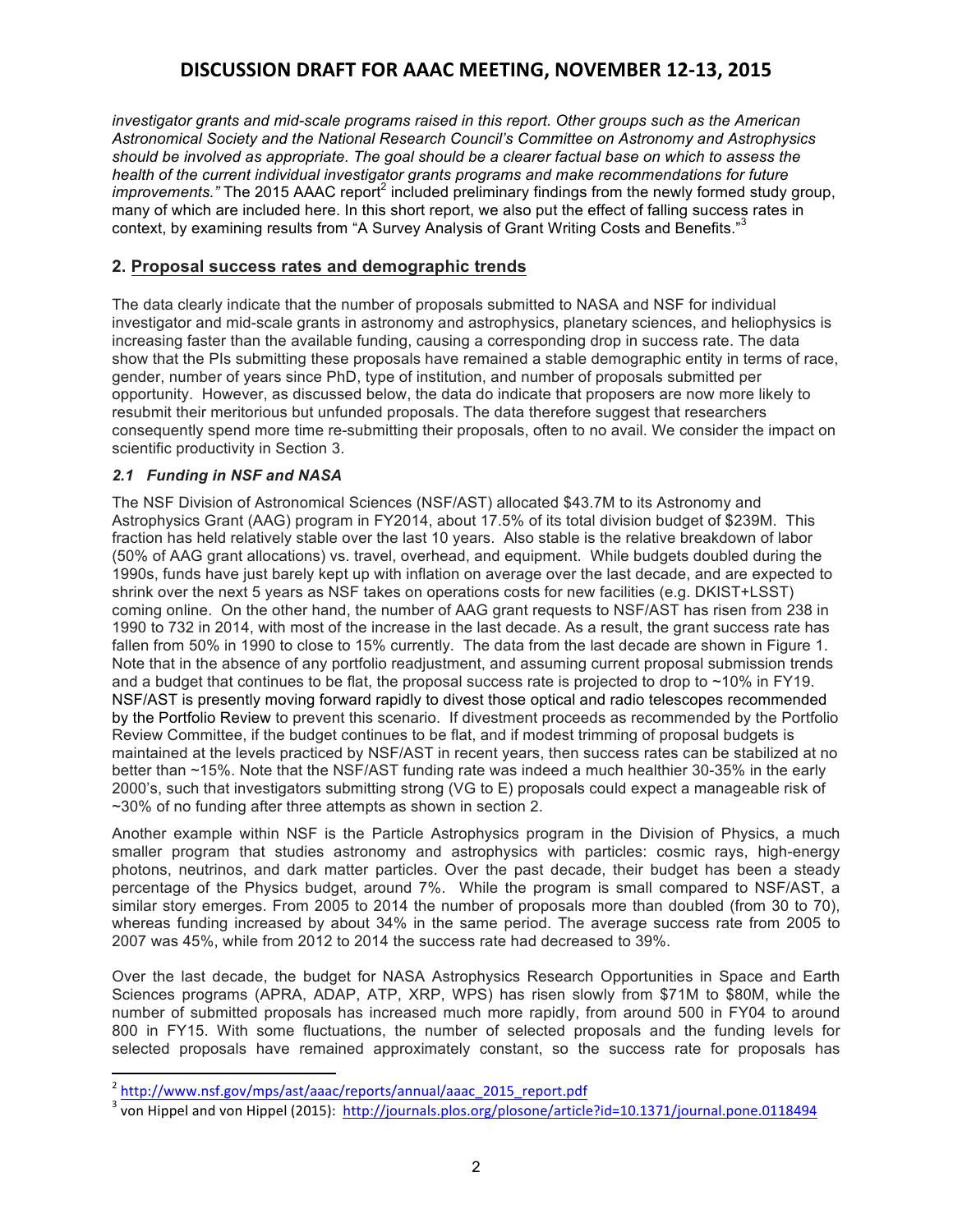decreased from ~30% to ~18% over the decade.<sup>4</sup> On a positive note, including the NASA Astrophysics Guest Observer programs increases the overall success rate to closer to 25%.

The solar and space physics community relies primarily on NASA Heliophysics (125 proposals per year) and the NSF Division of Atmospheric and Geospace Sciences (25 proposals per year in Solar-Terrestrial). Overall, inflation has steadily eroded the buying power of NASA Heliophysics research funding, which has remained essentially constant in real dollars since FY04. The success rate has decreased steadily over the last 8 years, dropping from  $\sim$ 35% to 17%.  $^5$  The same story is generally true for NASA's Planetary Science Division. The total Planetary budget, adjusted for inflation and set to constant 2014 dollars, dropped from \$1,731M (2004) to \$1,380M (2015), with most of the drop occurring around FY13. Since 2004 the percent of Planetary proposals accepted dropped from above 30% to below 20%.



*Figure 1. Historical NSF/AST (AAG) proposal success rate<sup>6</sup> through 2014. The anomalous spike in FY09 is due to the one-time stimulus provided by the American Recovery and Reinvestment Act.*

<sup>5</sup> http://science.nasa.gov/researchers/sara/division-corner/heliophysics-division-corner/

http://science.nasa.gov/media/medialibrary/2015/01/07/AAS\_Townhall\_Hertz\_Jan2015\_FINAL.pdf

<sup>&</sup>lt;sup>6</sup> http://www.nsf.gov/attachments/131083/public/Dan-Evans\_AST\_Individual\_Investigator\_Programs-AAAC\_Meeting.pdf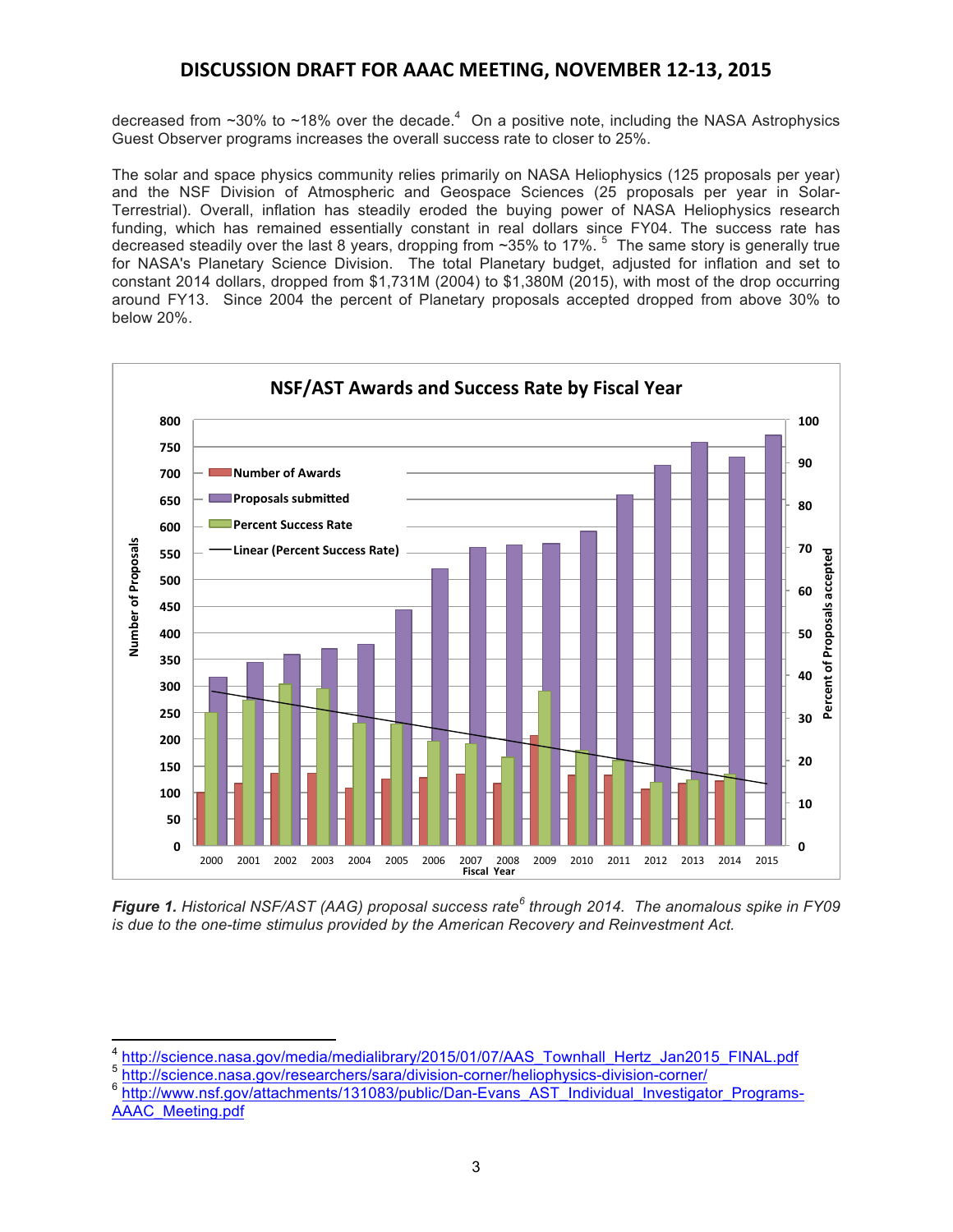### *2.2 Proposal quality*

NASA Astrophysics has tracked scores for many years and has reasonable confidence in the stability of the scale. Using NASA proposal selection data from all Science Mission Directorate ROSES programs<sup>7</sup> from 2007 to 2012, we see a pattern emerge. The proportion of all submitted proposals that are rated Very Good to Excellent (VG, VG/E, E) is roughly constant, with some evidence for at most a  $\sim$  10% decrease. Also stable across all programs are the success rates for VG/E and E at >75% and >90%, respectively. However, the success rate of proposals in the VG category is rapidly falling from 45% in 2007-2008 to 25% in 2012. Thus, while the quality of submitted proposals remains high, a greatly increasing fraction of meritorious proposals can no longer be funded.

### *2.3 Proposer demographics*

NSF data from the Astronomy and Astrophysics Grants (AAG) program show that the rise in proposals is driven largely by an increase in the number of investigators participating in a given year, each submitting on average one proposal. The proportion of individuals submitting two or more proposals has experienced only a modest rise, from 16% to 21%. Data from NASA do not have as straightforward a breakdown, but the same story emerges. For example, for NASA Astrophysics programs (ADAP, ATP, WPS and XRP) in 2014, there were 573 proposals from 476 unique PIs $^8$ . In 2008 and 2009, the number of proposals rose from 290 to 393. Thus we know that there were no more than 290 (393) unique PIs in 2008 (2009), compared to 476 in 2014. Note that none of these data can address whether PIs are submitting a larger number of similar proposals to multiple agencies; this information is not readily distilled.

The hypothesis that funding opportunities and fellowships targeting postdocs have created a proportionally larger population, just now moving into the ranks of PI, is also not borne out by the statistics. Indeed, the proportion of submitting PIs who are less than 15 years since PhD has actually declined somewhat in NSF AST, from ~50% in FY06 to ~45% in FY15. In NSF Particle Astrophysics, the fraction of younger PIs was very small<sup>9</sup> when the division program was created in 2000, so the uptick in younger researchers since then has simply brought it into the same balance observed by NSF/AST over the last decade.

There is also no significant change in the proportion of institution types submitting proposals, nor in the average salary-months requested by PIs, nor in the average requested inflation-adjusted budgets, nor in the relative success rates by gender and ethnicity. The data do not directly speak to possible changes in the proportion of "soft money" investigators driving up proposal pressure, however to be consistent with the above findings, such soft money investigators would have to comprise a mix of junior and senior investigators in such a way as to leave the overall demographics unchanged. It is thus clear that, while the number of proposers has been rising steadily, the demographic pool from which they are drawn has not significantly changed. The mix of junior and senior investigators is largely unchanged, and the number of investigators submitting multiple proposals has increased only modestly.

The number of unique proposers to NSF/AST AAG per 3-year funding cycle has grown from 1025 (2008- 2010) to 1160 (2013-2015), representing an average growth of 2.2% per year when corrected for resubmission by unsuccessful PIs in subsequent years (detailed in section 2.4). This can be compared to the AAS full membership, which has grown from 3000 to 4500 over the years from 1990 to 2014, representing an average growth of 2.1% per year. Thus, it appears that growth in the number of investigators tracks the overall growth of researchers in the field.

 <sup>7</sup> http://science.nasa.gov/researchers/sara/grant-stats/a-plot-of-grades-vs-who-gets-selected/

<sup>&</sup>lt;sup>8</sup> http://science.nasa.gov/media/medialibrary/2014/04/09/2014.03.27\_ApS\_RA\_final-2.pdf<br><sup>9</sup> NSF/PHY Program in Particle Astrophysics data. Provided by J. Whitmore.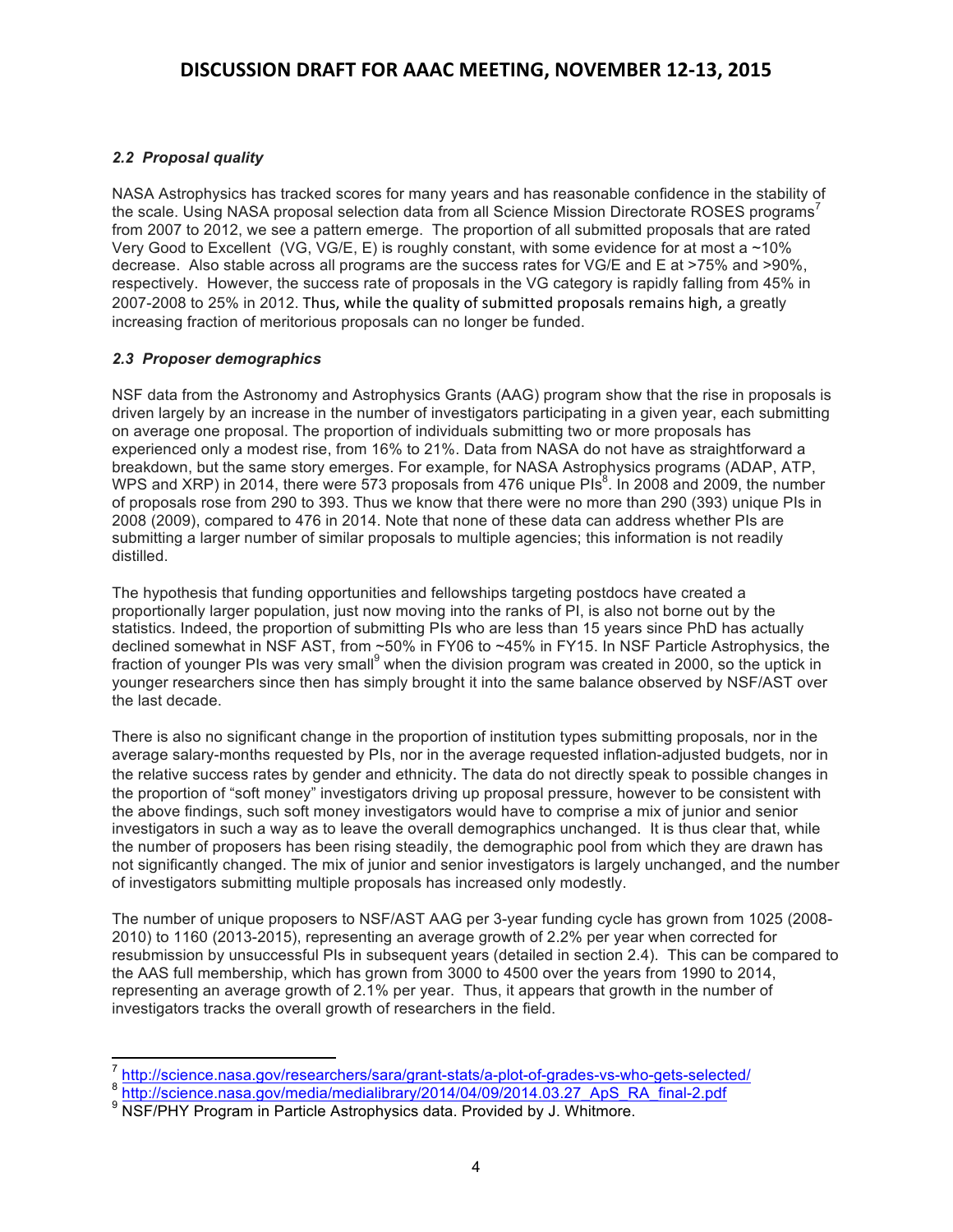### *2.4 Proposal resubmissions*

Figure 2 shows that the average number of unique proposers over a typical 3-year grant cycle (number in the right panel divided by 3) is less than the number proposing each year. These data (and anecdotal evidence) indicate that principal investigators are reapplying in subsequent years when their 3-year proposals are not funded. This has the effect of driving up the number of proposals each year, and driving down the success rates even further. While we do not have direct access to how many of the proposals are for new 3-year grants and how many are resubmissions following a failed proposal from the year before, we can create quantitative models under some general assumptions. For example, if we assume that the number of new proposals remains constant each year and that the falling success rates of Figure 1 are applied each year equally to the mix of new and repeat proposals, then the resubmission rate can be obtained. Under these conditions, a simple fit to the each-year and 3-year submission rate data in Figure 2 yields a 70% resubmission rate. To interpret this result, imagine that the number of new proposals and resubmitted proposals had been equal in 2008 (not unreasonable), then by 2014 the number of new proposals would be only 40% of all submitted proposals. Thus, resubmission in general has the secondary effect of driving up the number of proposals and driving down the success rates even further. Previously, a larger fraction of investigators could submit funding proposals roughly every 3 years, whereas now they increasingly (re)propose in consecutive years, for some (as yet unknown) number of years. We revisit the issue of repeat submissions and success rates below.



*Figure 2. Trending plots showing the number of unique individuals submitting to NSF/AST AAG program*  as PI each year, as well as the sum over 3 years corresponding to a typical grant cycle. Declined *proposals can be re-submitted the next year, but PIs with accepted proposals will not resubmit for the same project until after (typically) 3 years.*

### **3. What should be the minimally acceptable funding rate for meritorious science?**

Having established that the steady decline in proposal success rates is not being driven principally by changes in proposer demographics, nor in the merit of the science proposed, we conclude that, in the current funding state, there is untapped potential resulting in loss of valuable scientific research. The publicly-owned data products generated from first-rate astronomical assets, facilities, and missions are being under-utilized, as indicated by the large number of highly-ranked, but unfunded, proposals for their use. While investment by both federal and non-federal sources have generated a large *capacity* for new meritorious science, federal funding alone is no longer sufficient to support researchers to carry out the science opportunities thus provided. We next consider the question: What should be adopted as the minimal acceptable funding success rate? To answer this question, we draw upon and extend recent research that uses empirical data to develop a statistical model of astronomy grant proposers and success rates $^3$ .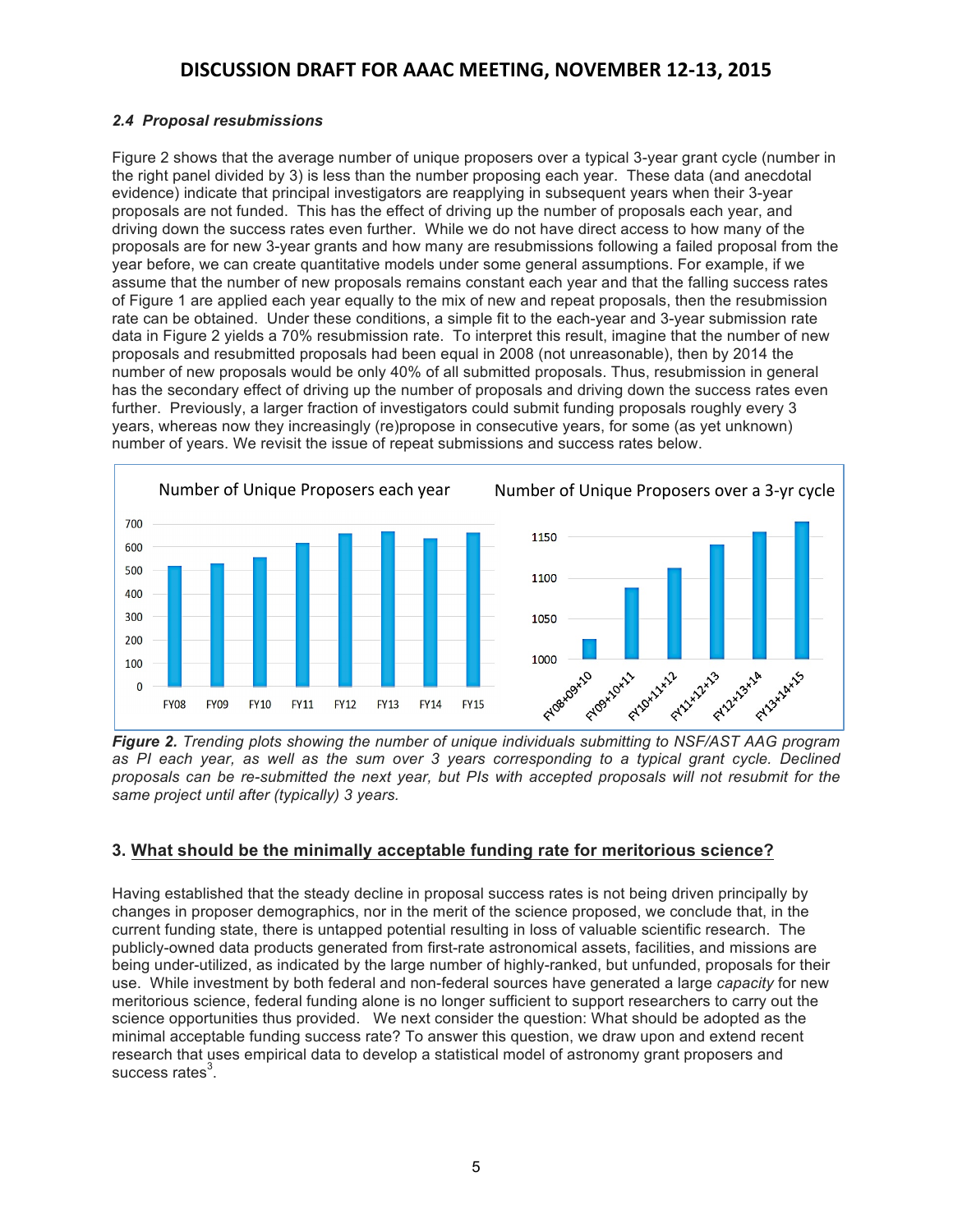### *3.1 Probabilities of funding success*

Table 1 uses the statistical model of von Hippel & von Hippel (2015) to consider various hypothetical scenarios of funding and resubmission rates, assuming that the typical investigator submits a single proposal to a given opportunity (consistent with real behavior as illustrated in Section 1). Scenarios corresponding to NSF Astronomy funding rates in FY2003 and those projected for FY2018 in the absence of any facility divestment are highlighted as green and red, respectively. Highlighted in yellow is the minimum benchmark for scientific productivity, defined as the point at which the time it takes new researchers to write potentially unfunded proposals "costs" more in terms of scientific output than the papers facilitated by a successful proposal (see Section 3.2). Note that the historically much higher success rate of 30-35% in FY2003 represented a healthily competitive environment, in which the average investigator faced a manageable level of risk (~30%) of no funding after three attempts (Table 1). In the current situation, where the success rate of proposals rated "very good" has dropped to ~25% (Sec. 2.2), Table 1 shows that investigators have only a ~58% probability of being funded even after three attempts.

Importantly, von Hippel & von Hippel (2015) show that, due to reviewers rating currently-funded investigators more highly (a well-known rater bias known as the Matthew Effect<sup>10</sup>), the average funding rate is always an over-estimate of the true rate for new researchers. For example, during 2009 to 2012, with average funding rates ranging from18% (psychology proposals to NSF) to 28% (astronomy proposals to NASA), the von Hippel study found that researchers with current funding had a  $~50\%$ probability of being funded in the next cycle compared to only ~7% for new or recently unfunded researchers. This effect is also apparent for researchers who have not been successfully funded in recent years. For a 20% average funding rate, presently unfunded and new investigators, therefore, compete with one another for an effective funding rate of only 12%. Using these conditional probabilities for three consecutive attempts, one-eighth of the presently funded researchers  $(1 - 0.5)^3$  plus two-thirds of the presently unfunded or new researchers  $(1 - 0.12)^3$ , or a total of ~80% of proposers, will be unable to secure grants for their research in a three-year funding cycle.

In this scenario, for a funding rate around 20%, even investigators who currently have success with funding proposals may soon find themselves in a "meta-stable" situation, in which they experience a reasonably good funding rate for some number of years before the probabilities catch up with them and they "phase transition" into the unsuccessful group, and therefore drop into the long-unfunded category.

| <b>PROPOSAL</b><br><b>SUCCESS</b><br><b>RATE</b> | P (no funding)<br>1 try | P (no funding)<br>2 tries | P (no funding)<br>3 tries | P (no funding)<br>4 tries | P (no funding)<br>5 tries |
|--------------------------------------------------|-------------------------|---------------------------|---------------------------|---------------------------|---------------------------|
| 10%                                              | 90%                     | 81%                       | <b>73%</b>                | 66%                       | 59%                       |
| 15%                                              | 85%                     | 72%                       | 61%                       | 52%                       | 44%                       |
| 20%                                              | 80%                     | 64%                       | 51%                       | 41%                       | 33%                       |
| 25%                                              | 75%                     | 56%                       | 42%                       | 32%                       | 24%                       |
| 30%                                              | 70%                     | 49%                       | 34%                       | 24%                       | 17%                       |
| 35%                                              | 65%                     | 42%                       | 27%                       | 18%                       | 12%                       |

*Table 1. Probabilities of unfunded proposals for different hypothetical funding rates and number of proposal attempts. The green shaded cell represents the state of the field circa 2003 (see Fig. 1). The red shaded cell represents the impending situation expected by FY2018 in the absence of portfolio rebalancing. The yellow shaded cell is the nominal "absolute minimum" benchmark identified here as the point at which new researchers spend more time proposing than publishing papers; it is not a sustainable benchmark and should be regarded as a temporary acceptable minimum.* 

<u> 1989 - Jan Stein Stein, fransk politiker (d. 1989)</u>

Merton, R.K. 1968, Science, 159, 56.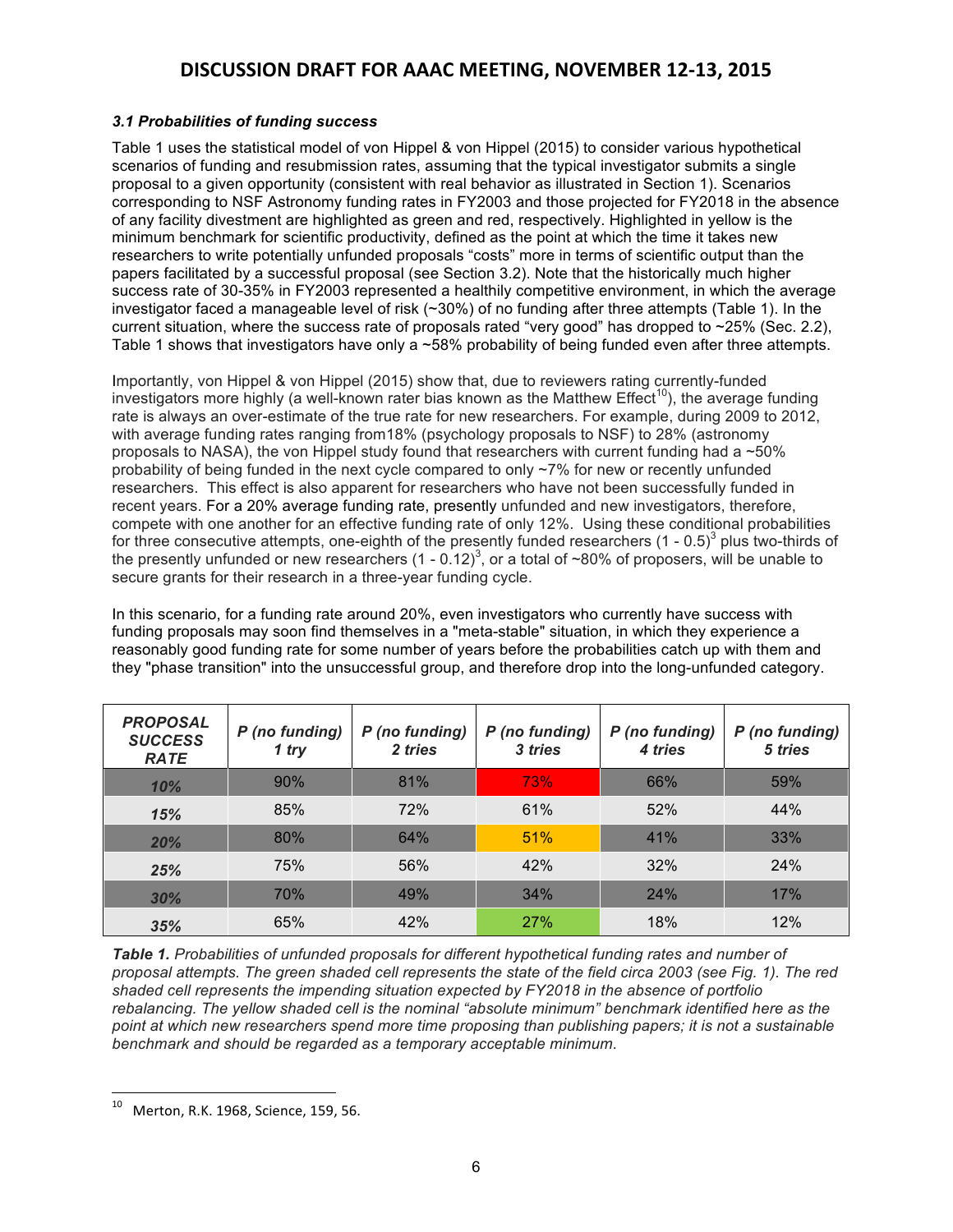### *3.2 The cost of time and scientific productivity*

Three quarters of the proposers in the von Hippel study were at large research universities. The survey found that principal investigators spend 116 hours on average per proposal, and co-investigators spend 55 hours. This translates into more than 8 PI calendar-weeks and 3.8 Co-I calendar-weeks per proposal for the typical research-active academic, who devotes 10-15 hours per week to scholarly activity. Not only is there a time cost, but there is also a paper-publication cost. The von Hippel study found that the effort spent in writing a typical proposal costs these investigators an average of 0.41 papers per NSF astronomy proposal and 0.48 papers per NASA astronomy proposal. If the funding rate averages only 20%, the cost per successful proposal becomes 2.1 or 2.4 papers, respectively. On the other hand, the number of papers facilitated by grants in astronomy is approximately 7.9 papers per grant. If astronomy funding rates were to drop to less than ~6%, time spent on proposal writing would exceed that spent on any potential research papers.

#### *3.3 The cost to the Review Process*

The increased proposal load poses significant review management challenges to the funding agencies. Although agency staffing has remained relatively flat in recent years, the number of panels, each with a higher number of proposals, has increased. The organization and execution of just one panel takes 130+ hours of each NSF Program Officer's time. NSF has developed a number of tools to optimize the internal review processes, but another 30% increase in proposal volume over the next five years would not be manageable. In 2014, NASA/APD handled 832 proposals in its core R&A programs. The estimated yearly cost in NASA staff time and direct expenses for reviewer travel, meeting space, etc. to plan, execute, and document the evaluation and selection process is ~\$3M.

Another issue is recruitment of reviewers. This is a larger problem for NSF/AST who do not allow an individual listed as PI or co-PI on an NSF/AST AAG proposal to serve as a reviewer. The result is that over 1,100 qualified individuals are prohibited from joining a panel. It is thus more difficult to recruit unconflicted members of the community to join the panels. Reviewer acceptance rates have been falling; currently only 20-25% of reviewers agree to serve when asked. For NASA, conflict of interest issues can often be mitigated by putting the reviewer on a different panel. The growing number of proposals has not yet caused an increase in COI issues for NASA.

### **4. Concluding Remarks**

An average funding rate of ~6% in astronomy would represent an unsustainably low rate for the health of the field, and would fall far short of US aspirations for leadership, with a vibrant program that attracts the brightest young researchers. Yet, as discussed above, this is close to the effective funding rate for new investigators or investigators who have recently transitioned into unfunded status, even for an average success rate of 20%, and the current average is already below this in NSF/AST and in NASA Heliophysics. Such a low success rate costs our field an immense amount of scientifically productive time and pushes investigators away from grant-supported research. The nation's investment in missions and state-of-the-art facilities is founded on the belief that these facilities will lead to scientists producing great science with them. We should strive for a funding success rate that prevents proposal writing costs from overtaking scientific productivity, and that encourages new researchers to pursue original, potentially transformative ideas.

While this strategic advice is supported by the data shown above, the appropriate tactical solutions required to keep astrophysics viable in the US are far from clear. With a fixed budget, the number of individual investigator awards is limited by existing or proposed commitments to space-based missions or ground-based facilities operations. In the face of constrained federal budgets, this portfolio balance becomes one of the few knobs that can be used to adjust the proportion of individual research grants that are funded. For NSF/AST, the grants-to-facilities balance improved from a value of 35:65 in the late 1990s to a value close to 50:50 around 2008. The balance is now inching back towards 40:60, with even lower ratios predicted for the future. This led to the 2012 Portfolio Review, which urged divestment of